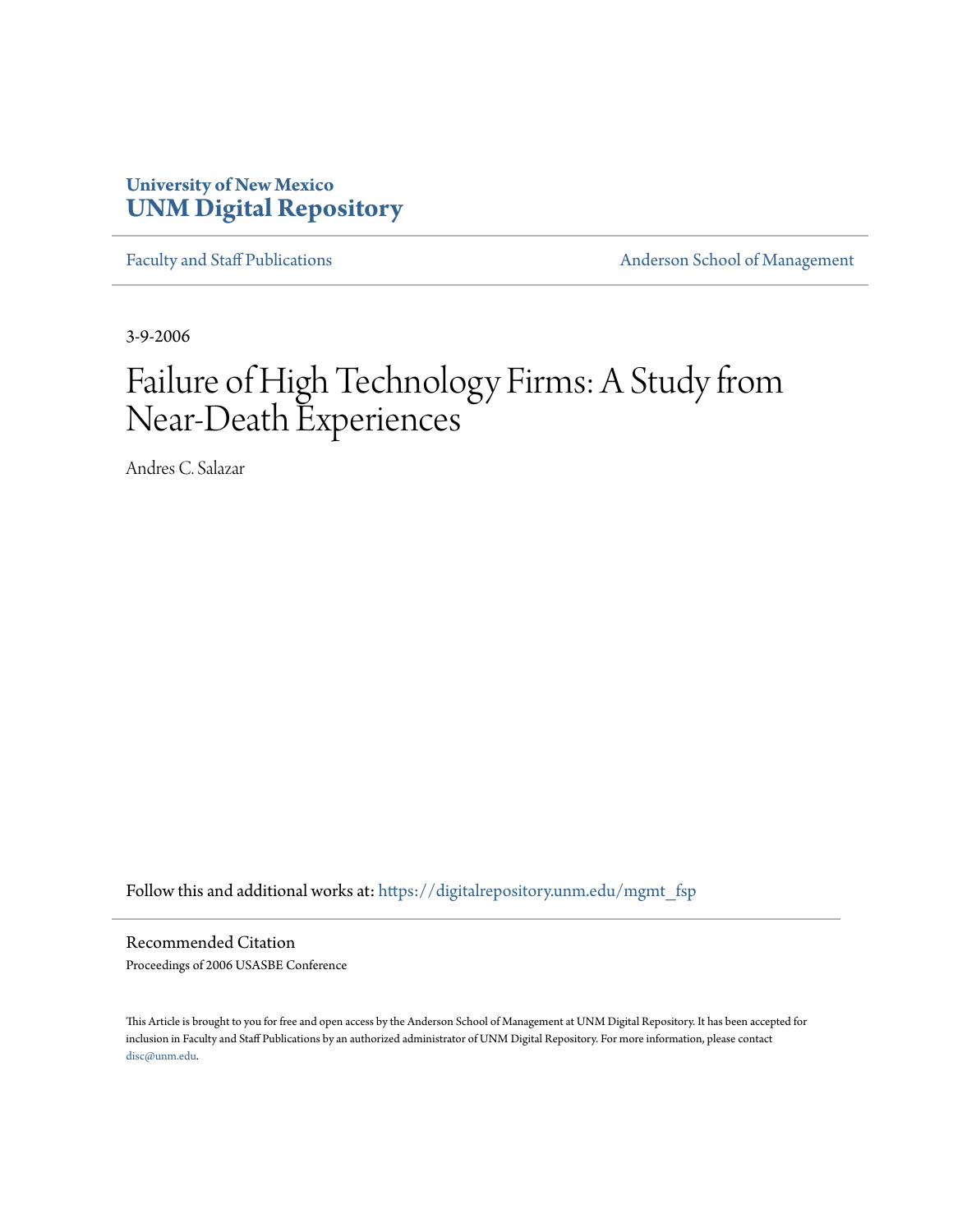### **FAILURE OF HIGH TECHNOLOGY FIRMS: A STUDY FROM NEAR-DEATH EXPERIENCES**

**Andres C. Salazar** University of New Mexico MSC 05-3090, Albuquerque, NM 87131 505-277-8883; asalazar@unm.edu

#### **ABSTRACT**

Studies have identified many factors that influence the successful initiation (or birth) of a firm such as level of innovation, entrepreneurial commitment and financing. Researchers have also found that the factors that lead to the failure (or death) of a firm can be just as varied. High tech companies deal with additional life-critical factors such as timely commercialization, market acceptance and technology lifespan. The author recounts neardeath experiences of four high tech companies and compares their factors with those found to be significant by other authors in failures of general businesses.

### **EXECUTIVE SUMMARY**

The study of failure (or death) in high technology businesses has been lightly represented in the literature compared to the study of the factors of entrepreneurship and venture formation in such businesses. Certainly there are factors such as market timing, financing, management ability and focus, technology maturation, product development processes, market and sales strategy that influence the success and or failure of firms that attempt to commercialize technology in areas of high R&D investment such as Silicon Valley and Route 128 in Massachusetts. Post mortems of high tech businesses have led researchers to offer conclusions about factors that led to the cessation of a firm based on interviews or surveys of the firm's former employees. In this paper we offer a modest study of near-death experiences that may also shed light on the factors that can cause death of ventures in high technology. The author recounts near-death experiences of four different companies all in high technology – one in Route 128, one in Silicon Valley and two in the US South. These brief case studies lend themselves to observation control and level calibration since the same observer is used to compare the management scenarios and financial data. Near-death experiences can also be labeled "turnarounds" since the firm survived whatever crisis brought about the almost fatal event. The near-death scenario also yields strategic alternatives that a firm has at its disposal for survival. Some of these alternatives are generic, others specific to the high tech industry. Having selected the specific alternative to survive may provide valuable information to the entrepreneurial team that desires to learn from the experiences of others.

#### **DEFINITION OF THE FAILURE OF BUSINESS**

The failure (or death) of a business can result in one or more "modes" or outcomes – dissolution, liquidation, bankruptcy, or even unplanned acquisition. Any one of these outcomes is equated to *firm failure*. All these outcomes are actually unplanned to a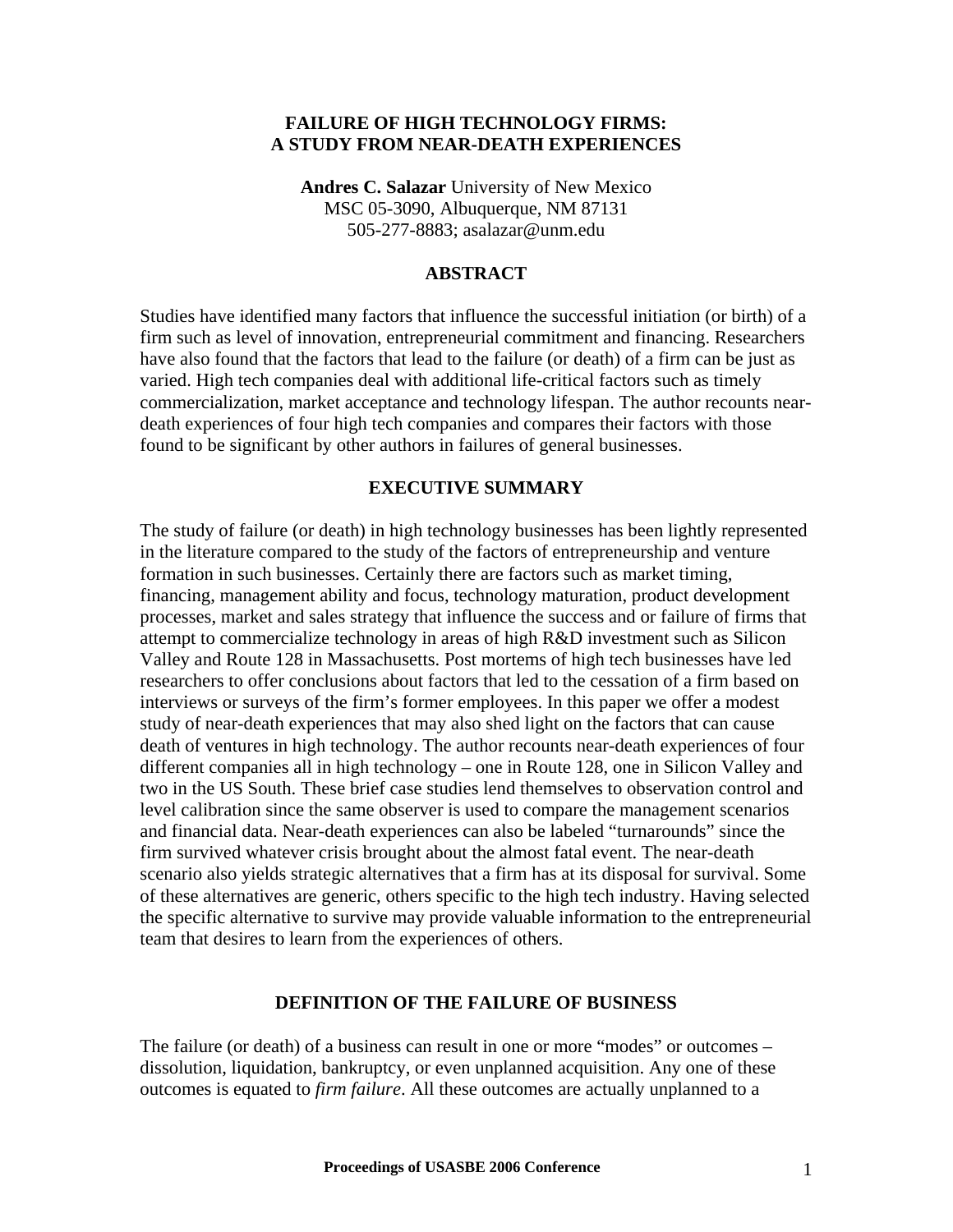degree since most, if not all, businesses have every intention of being successful and making lots of money for their investors for an indefinite period of time. Failure of a business inevitably brings about one or more undesirable effects – personnel layoffs or involuntary terminations, non-payment or delays of payment of debts, legal actions against the firm, hardship for customers requesting products or services (or in the worst case, loss of customers), predatory practices by competitors, poor management experience for executives, asset seizures by secured creditors, eviction notices by landlords and irate investors and shareholders. Hence, the number of and the enormously negative effects of business failure provide motivation for managers to avoid such a calamity.

What usually brings about business death is the stage of insolvency or the threat of insolvency, defined in the accounting sense – the inability to pay actual, anticipated or perceived debts in a timely manner given the value of immediately liquid assets plus the value of any other assets that can be transformed into liquid assets in a short time frame, usually 90 days or less. The book value shown on a company's balance sheet may not be a good indicator of a company's solvency for several reasons. First, the balance sheet may have overvalued assets, especially those that would not transform themselves into a cash value anywhere near their stated value under adverse conditions. Second, liabilities on the balance sheet may not be shown relative to aging. Supplier debts, for example, that are aged beyond 90 days may be cause for imminent legal action against the firm. Finally, if the balance sheet has not been audited by an outside reputable firm, there may be other inaccuracies that totally distort the true financial picture of the firm. An early paper on this subject by Richardson (1914) warns business owners of the "importance of right bookkeeping and accounting methods."

Insolvency in a company by itself will not cause failure. It is only the action of key stakeholders upon learning a company is insolvent that will cause death. For example, a key supplier may be owed a substantial amount of money but if the supplier chooses not to curtail or even stop material shipments to the debtor firm, the debt will only grow until action is taken. In the same way, bank loan covenants may be violated by the client company but if the bank does not take action, the company can continue its business unmolested.

It is important to keep in mind that actions against the company are necessary in order to drive it towards a failure mode. Insolvency is simply a precursor stage. In general, several actions must be taken to drive the company to failure or death. In some states, several unsecured debtors must join in a legal action to drive the company to a partial or total liquidation in order to pay off the debts. A secured creditor, such as bank or term loan holder, has more power since it is (normally) already singly and unilaterally entitled to legal seizure of assets upon proper notice to the company of its default of payment.

### **NEAR-DEATH EXPERIENCE AND "TURNAROUND"**

A "near-death" experience is the process by which a company reaches an insolvent stage and manages to evade business failure and resume normal or regular operations. The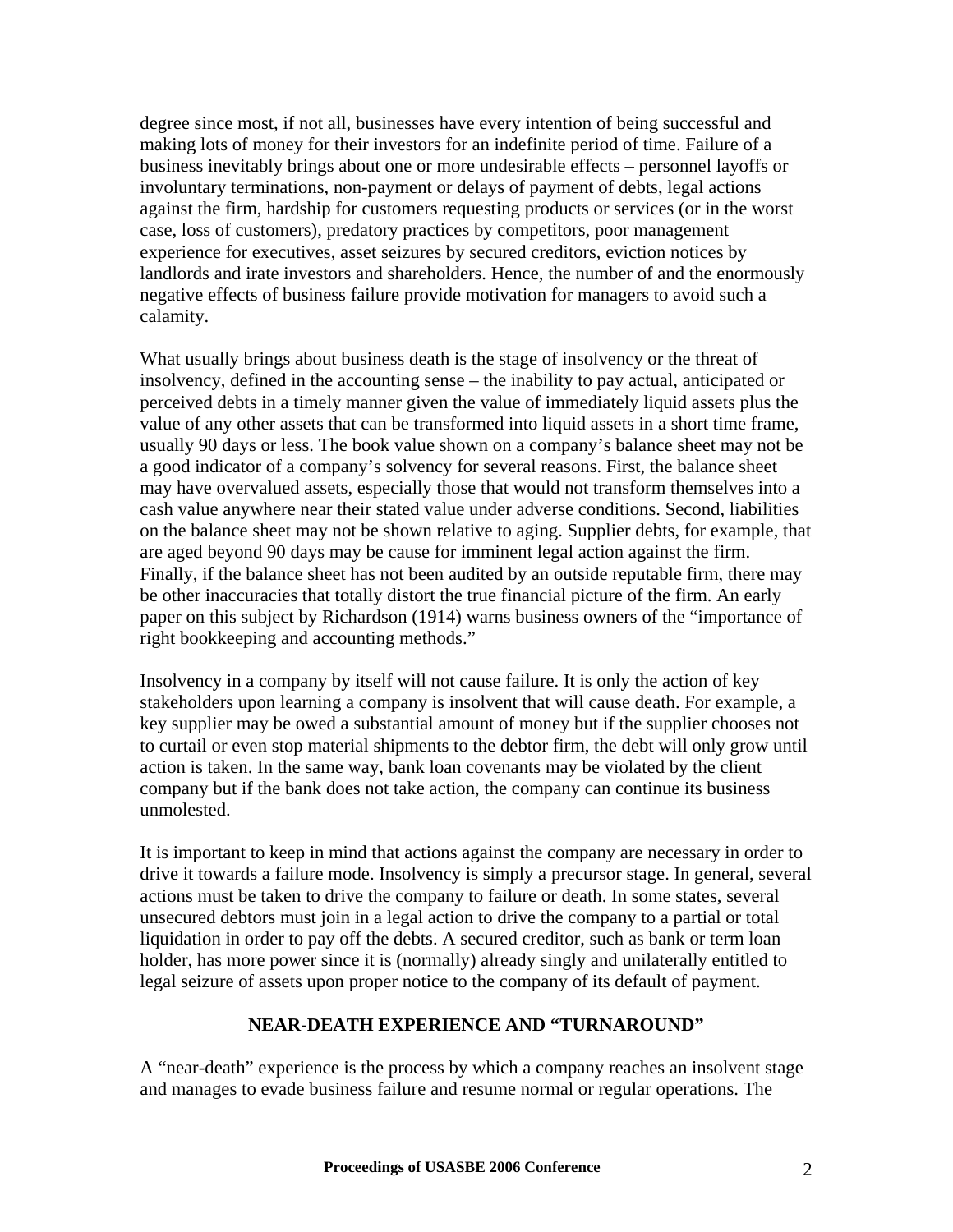near-death experience defined here is associated with the *non-use* of bankruptcy or other legal procedures that may be available for keeping creditors at bay until the company recovers from the state of insolvency. (In such legal maneuverings, the firm that emerges rarely has the same structure of governance so we do not include such cases.) Hence, all the factors that may drive a company to insolvency are the same for the company that experiences "death" as they are for the company that survives the stage of insolvency. The conclusion from this argument is that the study of factors that lead a company to near-death is valid also for the study of factors that lead a company to death. The importance of accepting this conclusion is two-fold. First, trying to figure out what led a company to death on a post mortem basis is difficult due to the scant data left when employees disappear and important information may have left with them concerning the last weeks or days before death. (This problem is alluded to in the Bruno et al article, "Why Firms Fail" (2001). The authors cite four research difficulties, sampling, reticence of founders to discuss failure, inability of founders to understand and articulate cessation and the multidimensional complexity of the problem.) Second, a company failure is not a happy event and those that are willing to talk about it may find reason to excuse themselves from detailed inquiries, or worse, blame the failure on irrelevant events or decisions. In contrast, near-death is a happier event, perhaps even worth celebrating akin to a person ecstatic that he or she is still alive after a near-death incident. Certainly more data is available since servers are running so a wealth of traceable events in electronic ledgers and ERP systems is available to the researcher.

A company that resumes normal operations after entering the stage of insolvency is said to have experienced a "turnaround." While "turnaround" is generally used in a broader context in the business language especially with regard to the profitability of public companies, we will confine our usage to a company's successful emergence from insolvency. The turnaround is achieved through several general steps basically involving cash generation and preservation:

- Identify salvageable revenue streams and customers and protect them; look for advance payments for future product or service deliveries;
- Minimize cash outlay and allocate payments to suppliers and creditors on a priority basis;
- Determine personnel requirements and make staff level adjustments immediately;
- Start negotiations with the bank or other asset-based creditors for extended terms;
- Determine cash requirements for future operations and begin allowable asset-tocash conversions and a search for new cash-for-equity investments.

There are many other "soft" initiatives necessary to execute a company turnaround, a short list of which follows:

• Assemble remaining personnel and fully inform them of the plan for the turnaround and elicit their cooperation and support. Continue regular employee meetings with the main agenda item being a progress report on the plan's execution.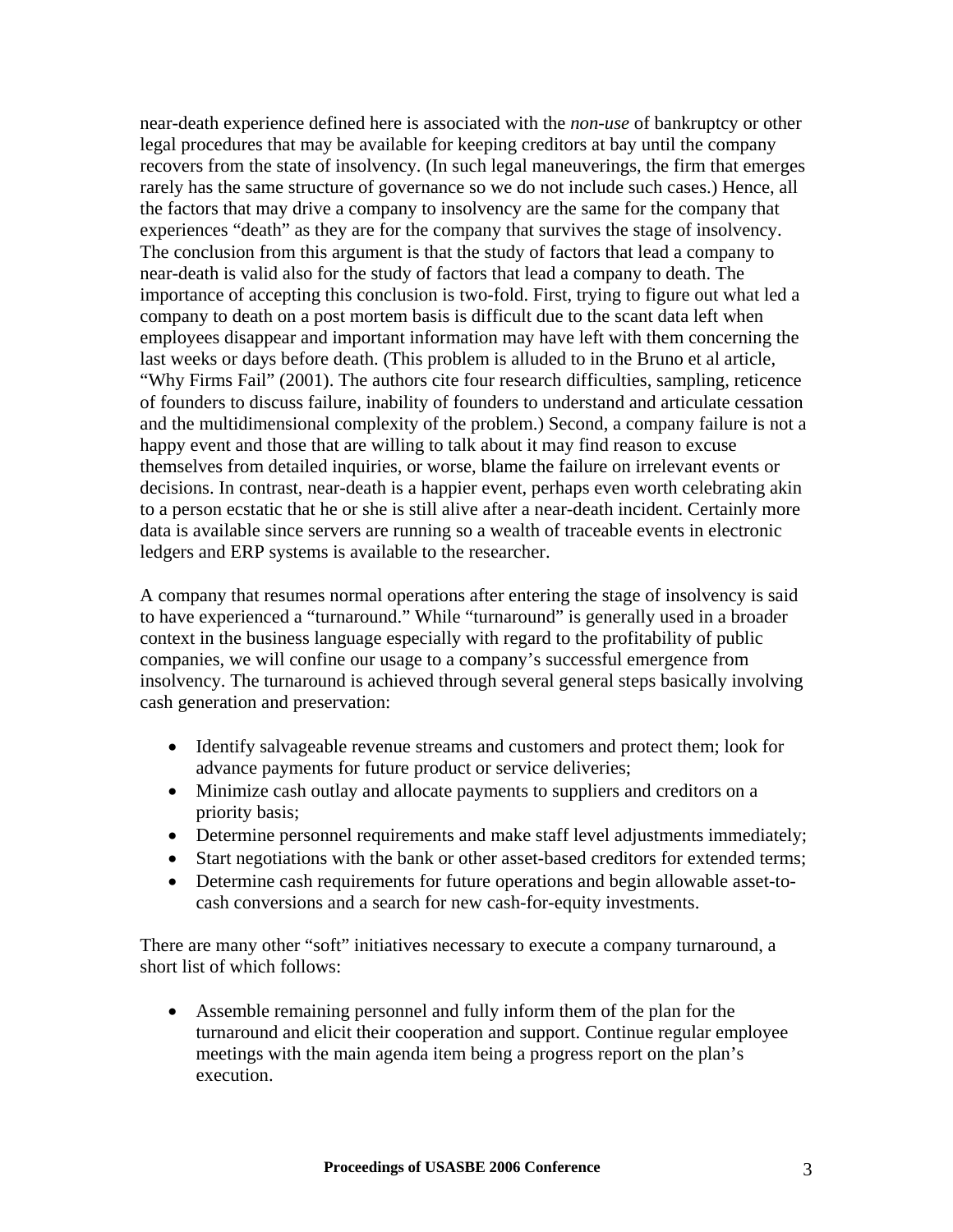- Meet with all "critical" customers and address any fears of product or service stoppages.
- Meet with all "critical" suppliers and establish communication lines to address any concerns.

# **FOUR SHORT CASE STUDIES OF NEAR-DEATH BUSINESS EXPERIENCES IN HIGH TECH COMPANIES**

The following are four brief case studies of high tech companies in which the author was an officer in some capacity and was privy to knowledge about the financials and operations of the four companies before and after the near-death experience of each company. First, we present the "before" scenario and then we will summarize the "after" set of events with a recap of the methodology used to escape business failure. A table will be used to summarize the factors that led to the near-death experiences and compare the factors with those expounded by other authors in the literature.

# **Case I. Boston Area Route 128 company. (Equipment supplier to banks, brokerage houses, Fortune 500 companies).**

The company had accepted an \$8 million investment from a venture capital syndicate for the purpose of expanding sales and marketing. Revenue had been steadily growing and had hit nearly \$30 million at break even when the investment was made. The company hired a new management team to replace and/or supplement management held over from the company's start-up phase. The engineering workforce was augmented in order to start new product developments. After a year of having the new management in place, the revenue did grow significantly but expenses and product costs grew even faster and the company remained at break even. In the second year, revenue dropped precipitously and losses ensued. Soon, the bank holding the asset based line visited the company and informed it was being put in a "work out" group. The signal was given to the new investors, who now controlled the board of directors, that the company was basically insolvent if the bank "called" the asset-based line.

# **Case II. Silicon Valley company. (Test equipment supplier to varied industries)**

The company was a subsidiary of a public holding company contributing about 20% of the aggregate revenue. The subsidiary provided an income statement and balance sheet monthly to the holding company and relied on meeting its cash requirements by borrowing against receivables sent to its parent. The parent held an asset-based bank credit line on behalf of all its subsidiaries. The CFO of the parent company observed several months of normal cash withdrawals by the subsidiary against fewer but larger receivables. When the CFO asked for details of the large receivables, the subsidiary was reluctant and slow to deliver the details. After a visit to the subsidiary by auditors from the parent company it was evident that one large receivable was based on nothing more than a shipment to a wholesaler who agreed to the shipment in exchange for extended credit terms undisclosed to the parent company or the bank. Several other receivables were found to be questionable. After a revaluation of inventory and a restatement of the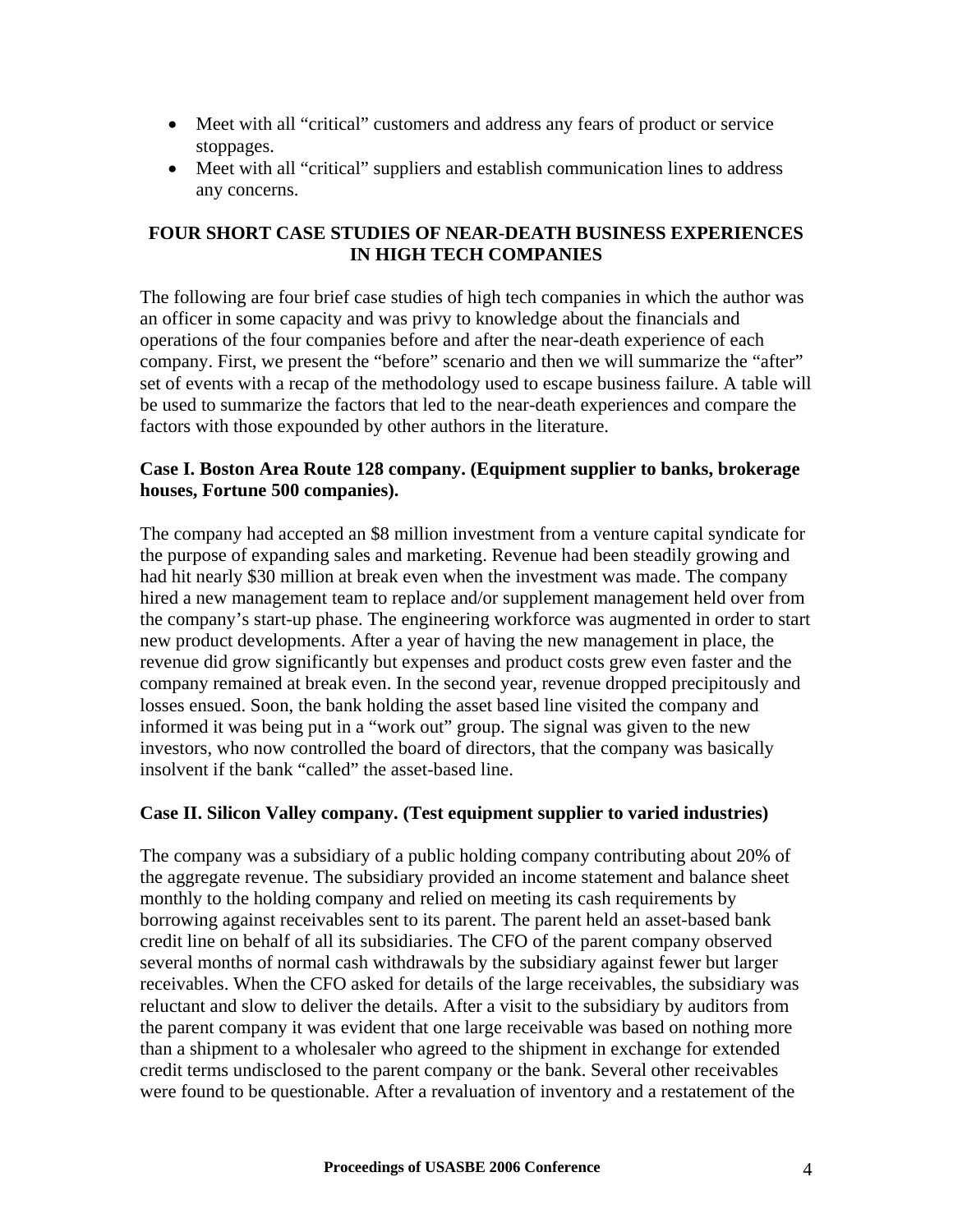YTD balance sheet and income statement it was determined that the subsidiary was insolvent.

## **Case III. Company in Southern US (Microwave and communications equipment supplier)**

The company had enjoyed a nearly \$10 million infusion of capital from an equity offering. The company paid off outstanding loans and used the remaining \$6 million for investing in a new microwave radio product line development and expanding its international marketing channels. Although the company had been successful in marketing an OEM microwave radio product line, it had never developed one. Further, the international channel had not achieved profitability. Several new engineers were hired and some of the development was contracted out to a microwave design house. After two years the company had about \$2 million left of the new capital left since the balance had gone to fund the losses resulting from the heavy investment in new product design and international market expansion. Six months later, the company experienced field problems with its new microwave radio product and international sales were growing but the channel remained unprofitable. The company's audit firm wrote down obsolete inventory and registered a negative \$6 million book value of the year-end balance sheet and declared the company insolvent.

# **IV. Company in the Southern US (Equipment Supplier to Wireless Network companies)**

The company had been limping along with flat sales at nearly break even with a zero book value on its balance sheet. It had two major customers who were experiencing satisfaction with the company's product lines. However, the contract manufacturer of its equipment placed the company on "ship-hold" sporadically thus crimping shipments to customers. The company's bank had restrictions on asset usage to protect its loan. Cash was tight and suppliers had already been extended to 90 days. Sales morale was flagging since commissions had not been paid for two months. The company entered an insolvent stage at calendar year end.

# **AVOIDING FAILURE**

Managing a company often means managing "up" as well as "down" indicating to some degree that revenue and profitability cycles are inevitable. Some managers are sometimes labeled as excellent in managing in one direction or the other but few earn the label of being able to manage well in both directions. The attempt at growth of a company is a treacherous road and can often lead to the opposite result - decline in sales and/or profitability. In the four case studies briefly summarized above we note in the following table the top four factors that led to the near-death experience and the major actions taken to escape failure. Last we compare the factors to those listed in prior publications to see if high tech companies give rise to new factors. We admit there is some subjectivity to the choice of the top four factors but in each case the same person is making the priority call so we claim that there is some consistency. The entry "deus ex machina" refers to the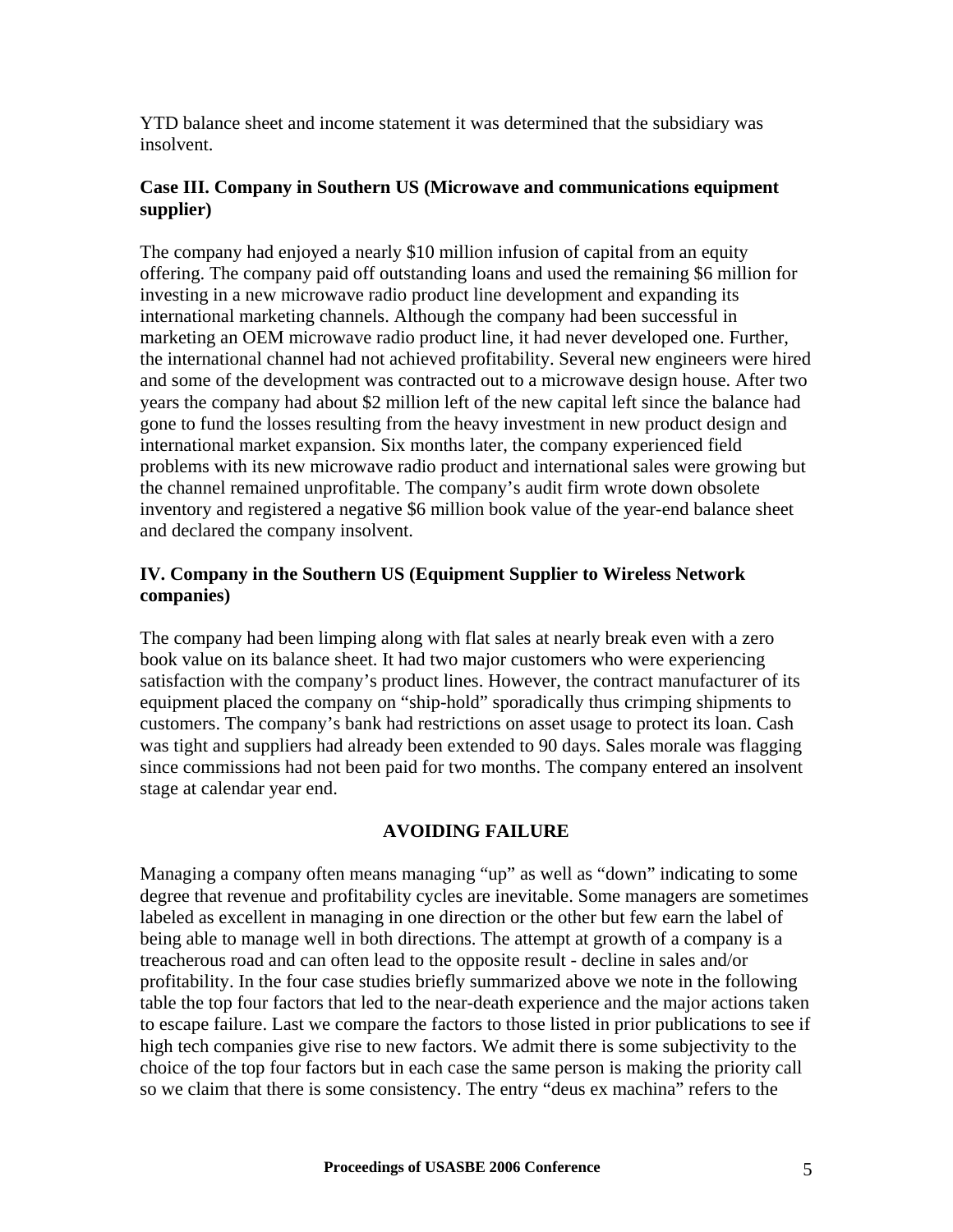belief that a miraculous event will bring about a solution to the company's problems. In Case IV such an event could be argued did indeed occur. An investor did show up suddenly and made an equity investment at a critical time.

| Company               | <b>Factors</b>                                                    | <b>Actions to Avoid Death</b>                           |
|-----------------------|-------------------------------------------------------------------|---------------------------------------------------------|
| Case I:               | 1. Management inexperienced in market;                            | Cut Expenses Severely;                                  |
| Route 128             | 2. Expenses incurred in advance of                                | Renegotiate Bank line;                                  |
|                       | adequate revenue growth to achieve                                | Suspend payments to non-                                |
|                       | profitability;                                                    | critical creditors;                                     |
|                       | 3. Expense cuts delayed too long;                                 | Accelerate new product<br>lines;                        |
|                       | 4. Growth expectations unrealistic given                          | Long term customers                                     |
|                       | no new product line;                                              | protected;                                              |
| Case II:              | 1. Fraudulent Receivables Created;                                | Replace Management                                      |
| <b>Silicon Valley</b> | 2. No Appeal for Assistance from<br>Parent;                       | <b>Cut Expenses severely</b>                            |
|                       | 3. Expense cuts delayed too long;                                 | Accelerate new product<br>lines;                        |
|                       | 4. Unrealistic expectations for "deus ex<br>machina"              |                                                         |
| <b>Case III:</b>      | 1. Company inexperienced in microwave                             | Cut Expenses severely                                   |
| South Co. 1           | product development; (late delivery)                              |                                                         |
|                       | 2. International market expansion an                              | Renegotiate agreements                                  |
|                       | excessive drain on cash;                                          | with bank and suppliers;<br>Cut back on product feature |
|                       | 3. Expense cuts delayed too long;                                 | sets and fix field problems;                            |
|                       | 4. Unrealistic expectations for new<br>product success & revenue; |                                                         |
| <b>Case IV:</b>       | 1. Company bleeding to death with no                              | Major investor infuses \$1                              |
| South Co. 2           | plan to avoid death;                                              | million cash into company                               |
|                       |                                                                   | for equity and control.                                 |
|                       | 2. Unrealistic expectations for "deus ex                          | Major customer pays in                                  |
|                       | machina"                                                          | advance for product                                     |
|                       |                                                                   | shipments in return for price                           |
|                       |                                                                   | discounts;                                              |
|                       | 3. Inadequate expense cuts to reach<br>profitability;             | Bank line renegotiated                                  |
|                       | 4. Market retrenchment strategy failure                           |                                                         |

Table 1 Summary of Factors in Case Studies That Led to Near-Death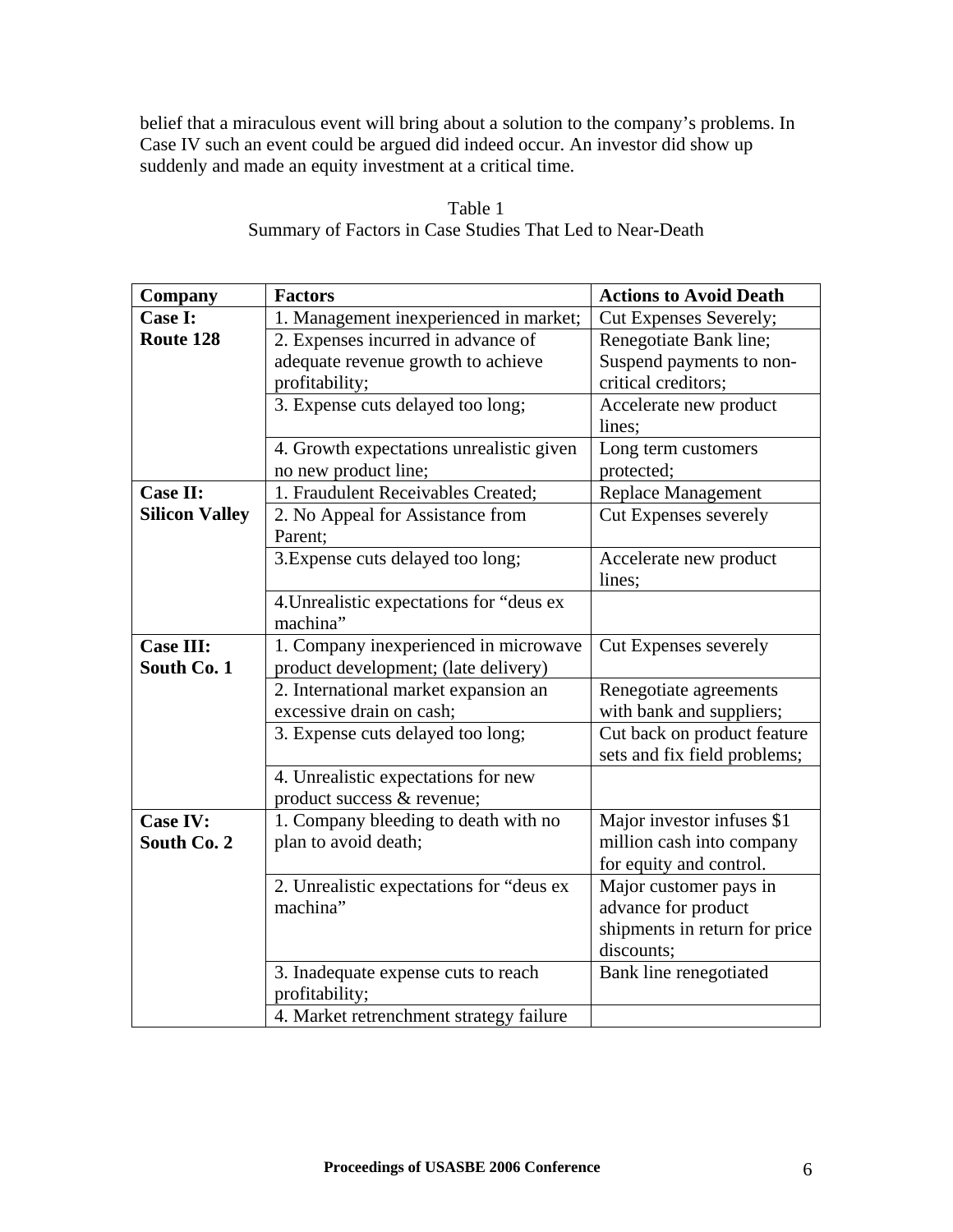#### **A COMPARISON WITH PUBLISHED FACTORS**

A review of the number one factor in the four cases leads to the conclusion that managerial errors in either integrity or strategy or the lack of experience coincides with findings in a number of publications. Birley and Nikitari (1996) cite managerial inflexibility or autocratic nature as an important factor in business failure. Eighty percent of all business failures can be attributed to managerial issues. Sheldon (1994) concluded that "internal factors requiring administrative action" was an important factor in business failure. In Jusko (2003) "leadership mistakes" was offered as an important factor leading to business failure. From a major auditing firm – Coopers and Lybrand – its newsletter in 1973 cited a Bank of America study that indicated "managerial incompetence or inexperience" as causing 90 percent of business failure. Although Gaskill et al (1993) conducted a study of the apparel and accessory companies, an area removed from the high tech industry, that study also concluded that "poor management skills" or "poor managerial functions" accounted for a major factor in business failures. Finally, Hayward (2001) indicates that poor management is the cause of one half of all UK bankruptcies. Schiffman (1998) notes that 80% of new businesses fail in the first two years and that salesmanship is a major factor for success.

Returning to our table summarizing the major factors of the four brief case studies, "delay in expense cuts" and unrealistic expectations for "deus ex machina" were errors of judgment. In one particular article by Osborne (1993) an argument is made that "the horse is often more important than its rider in determining entrepreneurial success. The comment gives credence to the nature of the business and its environment as being a more important factor in determining failure or success. This is in contrast to the theme of Swiercz and Lydon (2002) of the "critical factor in the long-term success of a new venture is the personal leadership ability of the entrepreneurial CEO."

A review of pertinent literature also reveals that the process of expansion or diversification places a high tech firm in a "high risk" situation. This factor is found in the lists for South Co. No. 1 and No. 2. Sommers and Koc (1987) argue that a high tech company undergoes stress in every aspect of the organization when there is a high rate of change as in expansion or diversification. This may explain Lewis' (2002) data that indicates incubation services assist in the survival of young companies undergoing growth.

#### **CONCLUSION**

Through the analysis of four brief case studies it has been shown that there is indeed a correspondence between the factors that are associated with business failure and those that lead to insolvency, a state that precedes business failure or in some cases a business turnaround. What is important to note is that the study of business failure can be studied under a more information rich environment if an effort is made to examine the factors that lead to insolvency instead. An extension of the work here could involve examining a much larger data base of companies that have undergone a near-death experience and